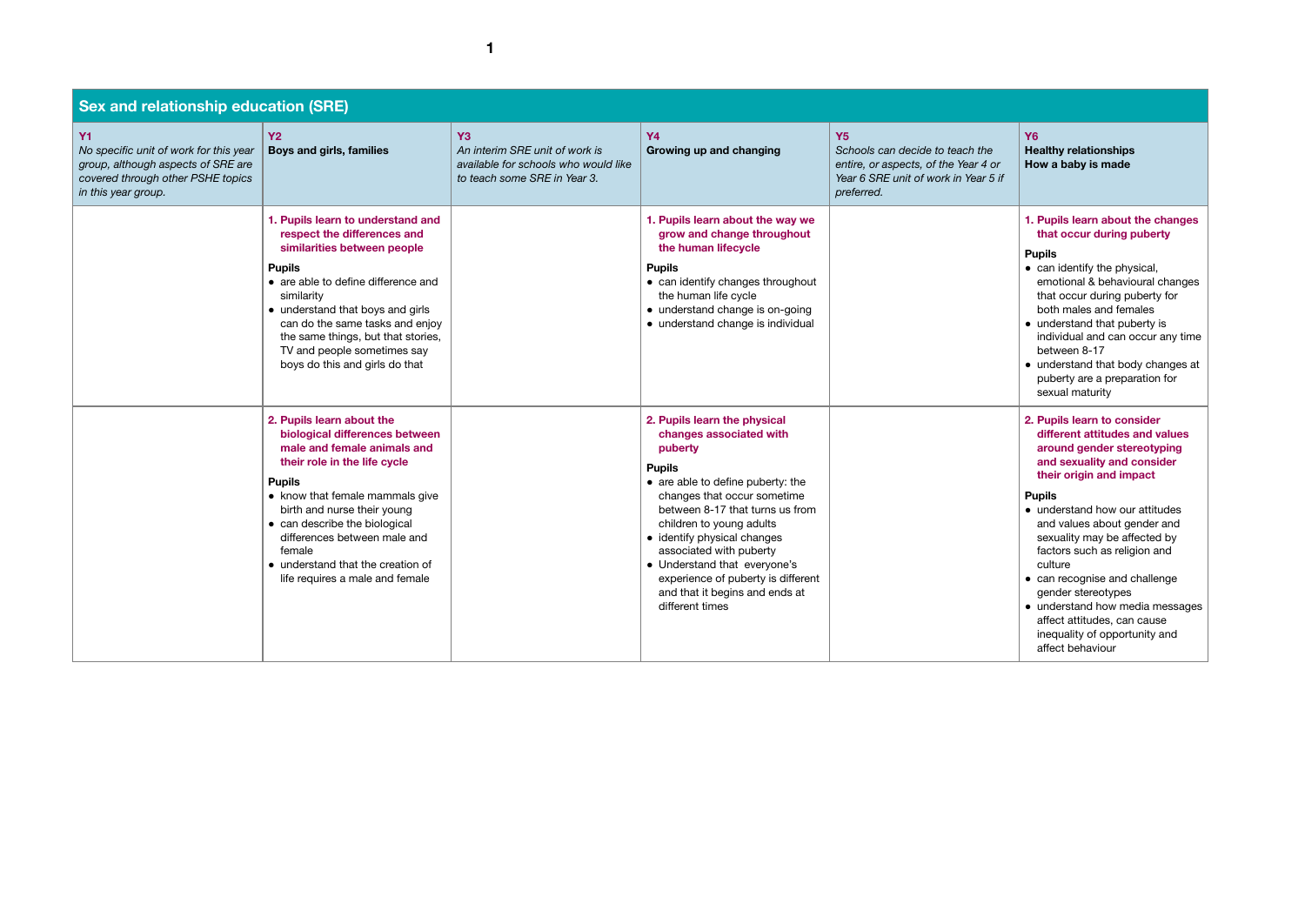| 3. Pupils learn the biological<br>differences between male and<br>female children<br><b>Pupils</b><br>• identify and name biological<br>terms for male and female sex<br>parts<br>• can label the male and female<br>sex parts with confidence<br>• understand that the male and<br>female sex parts are related to<br>reproduction                             | 3. Pupils learn about<br>menstruation and wet<br>dreams<br><b>Pupils</b><br>• can describe menstruation and<br>wet dreams<br>• can explain effective methods for<br>managing menstruation and wet<br>dreams<br>• understand the relationship<br>between the sex cells (sperm and<br>ovum), menstruation and wet<br>dreams                                                                                             |  |
|-----------------------------------------------------------------------------------------------------------------------------------------------------------------------------------------------------------------------------------------------------------------------------------------------------------------------------------------------------------------|-----------------------------------------------------------------------------------------------------------------------------------------------------------------------------------------------------------------------------------------------------------------------------------------------------------------------------------------------------------------------------------------------------------------------|--|
| 4. Pupils learn about growing<br>from young to old and that they<br>are growing and changing<br><b>Pupils</b><br>• can identify key stages in the<br>human life cycle<br>• understand some ways they have<br>changed since they were babies<br>• understand that all living things<br>including humans start life as<br>babies                                  | 4. Pupils learn about the impact<br>of puberty on physical hygiene<br>and strategies for managing<br>this<br><b>Pupils</b><br>• can explain how changes at<br>puberty affect body hygiene<br>• can describe how to care for their<br>bodies during puberty<br>• can recognise the similarities<br>between the needs and wants of<br>boys and girls and challenge<br>gender stereotypes around<br>hygiene and grooming |  |
| 5. Pupils learn that everybody<br>needs to be cared for and ways<br>in which they care for others<br><b>Pupils</b><br>• understand that we all have<br>different needs and require<br>different types of care<br>• identify ways we show care<br>towards each other<br>• understand the links between<br>needs, caring and changes<br>throughout the life cycle | 5. Pupils learn how puberty<br>affects emotions and behaviour<br>and strategies for dealing with<br>the changes associated with<br>puberty<br><b>Pupils</b><br>• are able to describe how feelings<br>and behaviour change during<br>puberty<br>• can devise strategies for<br>managing these changes<br>• understand how changes during<br>puberty can affect relationships<br>with other people                     |  |

| 3. Pupils learn what values are<br>important to them in<br>relationships and to appreciate<br>the importance of friendship in<br>intimate relationships                                                                                                                                                                                                                                                                     |
|-----------------------------------------------------------------------------------------------------------------------------------------------------------------------------------------------------------------------------------------------------------------------------------------------------------------------------------------------------------------------------------------------------------------------------|
| <b>Pupils</b><br>• can identify positive qualities and<br>expectations from a variety of<br>relationships<br>can explain the similarities and<br>differences between friendships<br>and intimate relationships<br>can describe that there are<br>different types of intimate<br>relationships, including marriage<br>understand that sex or making<br>love may be one part of an<br>intimate relationship between<br>adults |
| 4. Pupils learn about human<br>reproduction in the context of<br>the human lifecycle                                                                                                                                                                                                                                                                                                                                        |
| <b>Pupils</b><br>understand that sexuality is<br>expressed in a variety of ways<br>between consenting adults<br>know that sexual intercourse may<br>be one part of a sexual<br>relationship<br>can describe how babies are<br>made and explain how sexual<br>intercourse is related to<br>conception<br>can name the male and female<br>sex cells and reproductive organs                                                   |
| 5. Pupils learn how a baby is<br>made and grows (conception<br>and pregnancy)                                                                                                                                                                                                                                                                                                                                               |
| <b>Pupils</b><br>know the male and female body<br>parts associated with conception<br>and pregnancy<br>can define conception and<br>understand the importance of<br>implantation in the womb<br>know what pregnancy is, where it<br>occurs and how long it takes                                                                                                                                                            |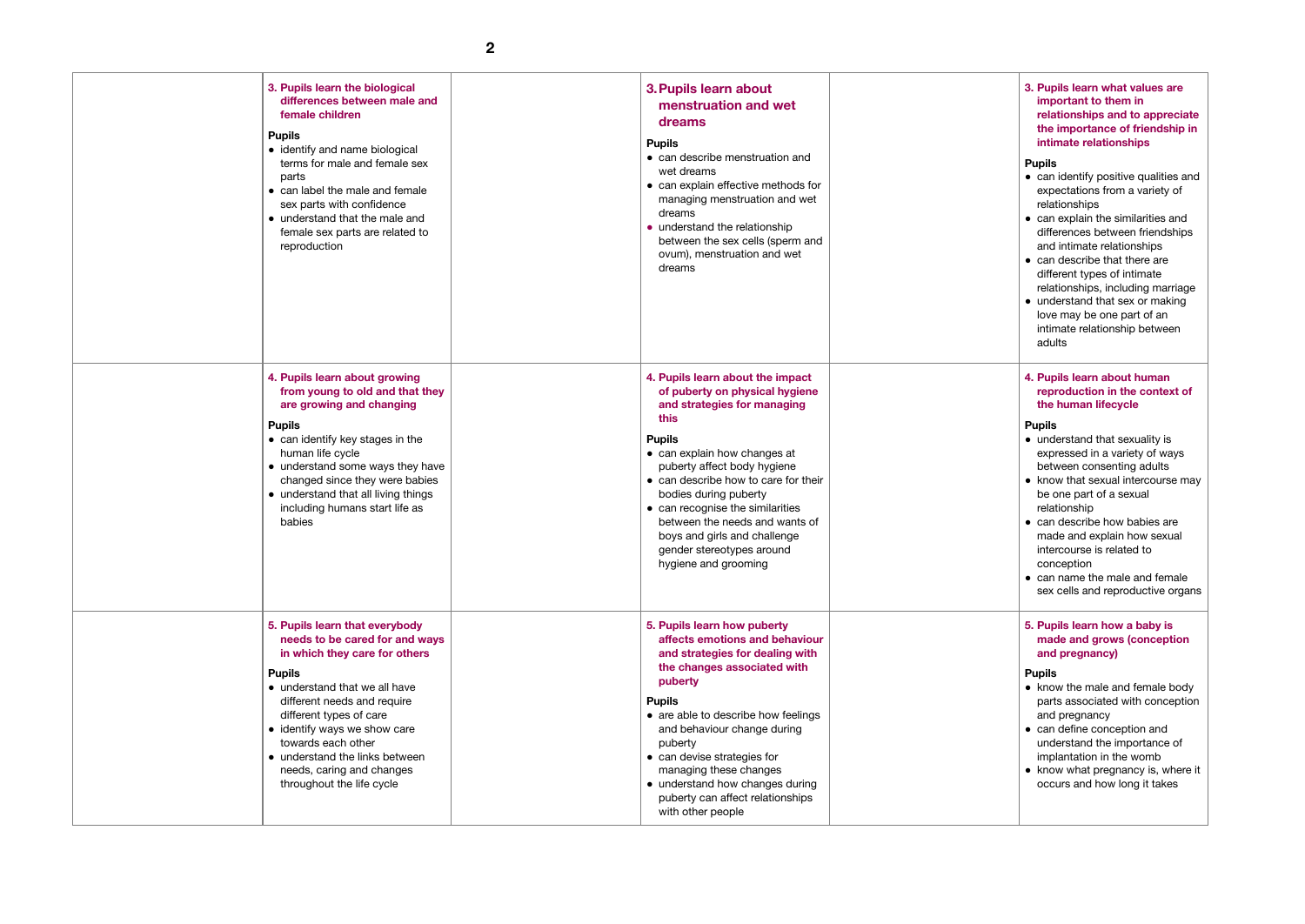| 6. Pupils learn about different<br>types of family and how their<br>home-life is special<br><b>Pupils</b><br>• can describe different types of<br>family<br>• identify what is special and<br>different about their home life<br>• understand families care for each<br>other in a variety of ways | 6. Pupils learn strategies to deal<br>with feelings in the context of<br>relationships<br><b>Pupils</b><br>• are able to identify feelings and<br>understand how they affect<br>behaviour<br>• can practise strategies for<br>managing relationships and<br>changes during puberty<br>• can empathise with other<br>people's feelings in relationships,<br>including parents and carers                                  |  |
|----------------------------------------------------------------------------------------------------------------------------------------------------------------------------------------------------------------------------------------------------------------------------------------------------|--------------------------------------------------------------------------------------------------------------------------------------------------------------------------------------------------------------------------------------------------------------------------------------------------------------------------------------------------------------------------------------------------------------------------|--|
|                                                                                                                                                                                                                                                                                                    | 7. Pupils learn to answer each<br>other's questions about<br>puberty with confidence, to<br>seek support and advice when<br>they need it<br><b>Pupils</b><br>• can identify sources of<br>information, support and advice<br>for children and young people<br>• can use appropriate language to<br>discuss puberty and growing up<br>with confidence<br>• can answer their own questions<br>about puberty and growing up |  |
|                                                                                                                                                                                                                                                                                                    |                                                                                                                                                                                                                                                                                                                                                                                                                          |  |
|                                                                                                                                                                                                                                                                                                    |                                                                                                                                                                                                                                                                                                                                                                                                                          |  |

| 6. Pupils learn about roles and<br>responsibilities of carers and<br>parents                                                                                                                                                                                                                                                                        |
|-----------------------------------------------------------------------------------------------------------------------------------------------------------------------------------------------------------------------------------------------------------------------------------------------------------------------------------------------------|
| <b>Pupils</b><br>can identify some of skills and<br>qualities needed to be parent and<br>carer<br>understand the variety of ways in<br>which parents and carers meet<br>the needs to be a parent and<br>carers meet the needs of babies<br>and children<br>can recognise that both men and<br>women can take on these roles<br>and responsibilities |
| 7. Pupils learn to answer each<br>other's questions about sex<br>and relationships with<br>confidence, where to find<br>support and advice when they<br>need it                                                                                                                                                                                     |
| <b>Pupils</b><br>can answer their own questions<br>about sex and relationships<br>can use appropriate language to<br>discuss sex and relationships and<br>growing up with confidence<br>can identify sources of<br>information, support and advice<br>for children and young people                                                                 |
| <b>Additional lessons: schools will</b><br>want to consider including these<br>lessons as part of their SRE<br>policy development                                                                                                                                                                                                                   |
| 8. Pupils learn some myths and<br>misconceptions about HIV,<br>who it affects and how it can<br>and cannot be transmitted                                                                                                                                                                                                                           |
| <b>Pupils</b><br>know that HIV can affect anyone,<br>not a specific group or type of<br>person<br>can identify how HIV can and<br>cannot be passed on                                                                                                                                                                                               |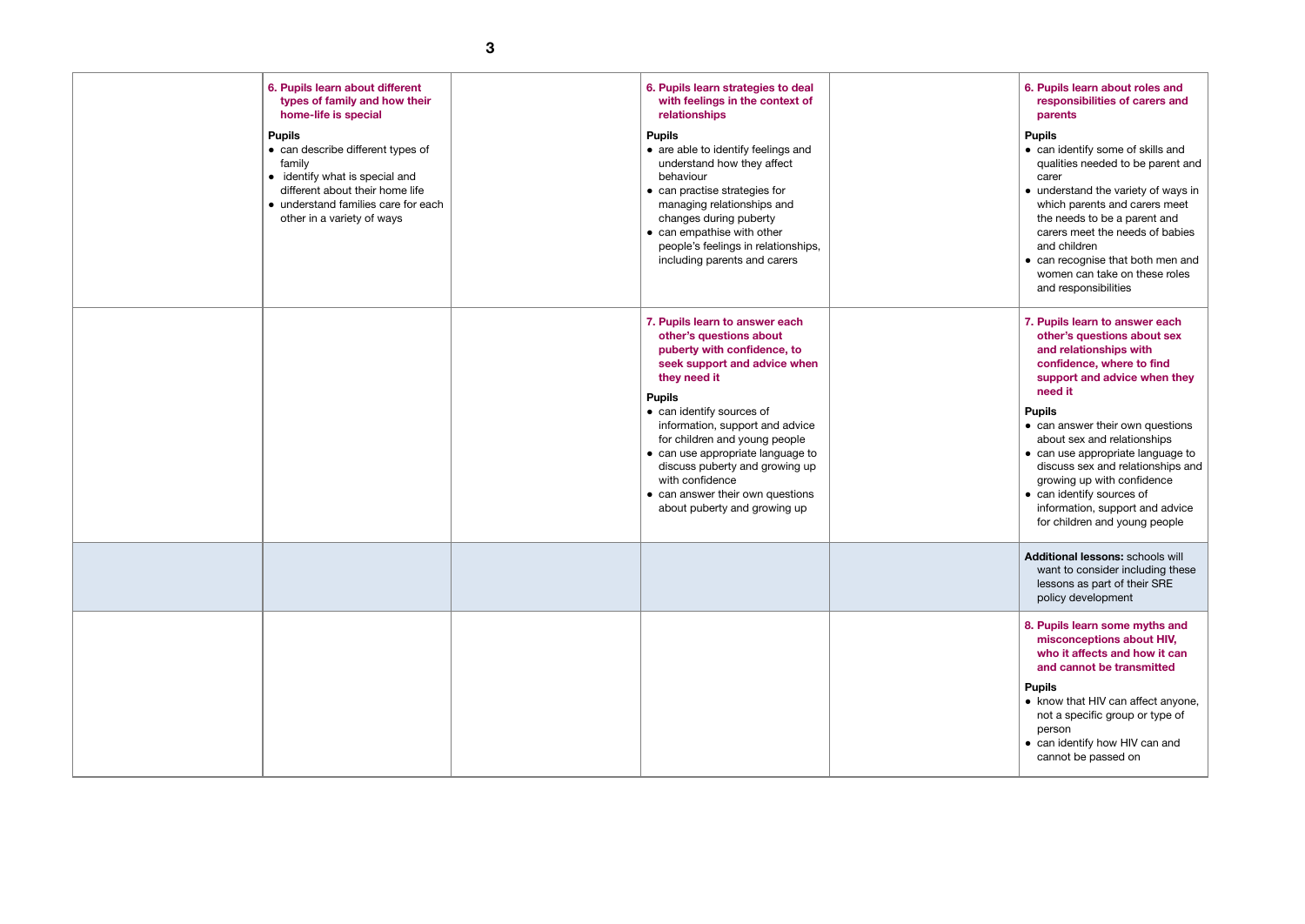| 9. Pupils learn about how the risk<br>of HIV can be reduced                                                                                                                                                                                                                |  |
|----------------------------------------------------------------------------------------------------------------------------------------------------------------------------------------------------------------------------------------------------------------------------|--|
| <b>Pupils:</b><br>know that the risk of HIV being<br>passed on can be reduced if a<br>condom is used<br>$\bullet\,$ can describe how a condom<br>protects against HIV and other<br>sexually transmitted infections                                                         |  |
| 10. Pupils learn that<br>contraception can be used to<br>stop a baby from being<br>conceived                                                                                                                                                                               |  |
| <b>Pupils:</b><br>know that a condom stops sperm<br>from meeting an egg and<br>therefore stops fertilisation<br>know that women can take a pill<br>to stop an egg being released,<br>preventing conception<br>understand contraception is both<br>partners' responsibility |  |